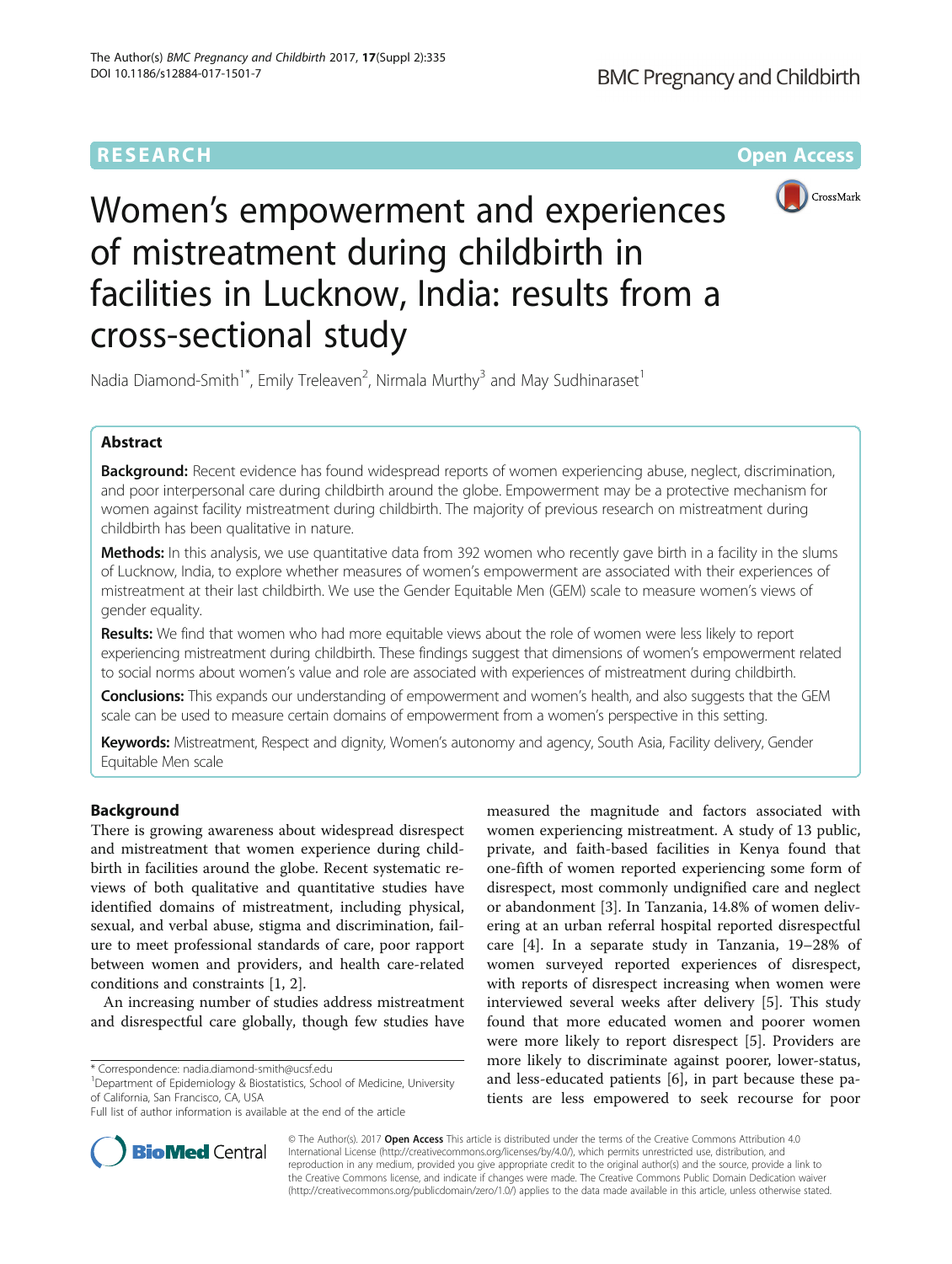treatment [\[1](#page-11-0), [5\]](#page-11-0). However, more educated women may have higher expectations around birth, leading to a higher likelihood of reporting mistreatment [\[5\]](#page-11-0). These rates of disrespectful care suggest mistreatment during delivery is not uncommon, which merits further examination, especially to understand the mechanisms through which it occurs and factors that may predispose or protect women.

Empowerment is one such characteristic that may influence a woman's experience at delivery. The concept of empowerment comprises multiple constructs, such as agency, power, the ability to access and utilize resources, mobility and autonomy, and self-efficacy, among others [\[7](#page-11-0), [8](#page-11-0)]. Kabeer conceives of empowerment as having three components: (1) an ability to exercise choice among a series of alternatives, (2) agency to define and achieve goals, and (3) autonomy to utilize resources and agency without structural or social constraints [\[7\]](#page-11-0). Upadhyay et al. emphasize that empowerment goes beyond the domain of interpersonal relationships, building on Kabeer's work to define empowerment as "the expansion of people's ability to make strategic life choices in a context where this ability was previously denied to them" [[8](#page-11-0)]. Indeed, macro-level factors must be considered in a definition of empowerment, as many women face social and structural barriers to exercising agency, beyond the constraints they face within their marriages or families. The degree to which an individual woman is empowered is determined by cognitive, psychological, economic, social, and political factors at the intrapersonal, interpersonal, and ecological levels [\[9](#page-11-0)]. These same factors drive her ability to access health care [\[10, 11](#page-11-0)], including facility delivery, and likely also influence her experiences within the facility.

A number of prior studies have found that various measures of women's empowerment, such as financial autonomy, household decision-making power, and freedom over movement, are associated with reproductive and maternal health outcomes. In India, Bangladesh, and other settings, these include use of antenatal care and delivery with a skilled provider [\[12](#page-11-0)–[16\]](#page-11-0). An analysis of Demographic and Health Surveys from 33 low- and middle-income countries found that women who reported greater decision-making power within their household were significantly more likely to use a modern method of family planning, attend at least four antenatal care visits, and deliver with a skilled birth attendant [\[17\]](#page-11-0). However, measures of empowerment are not universally associated with reproductive and maternal health outcomes in these settings [[16, 18\]](#page-11-0). The mechanisms and domains by which empowerment influences reproductive and maternal health are not well understood and require further examination.

Empowerment is a complex and multifaceted concept. Thus, past scholars have adopted various measures and combinations of measures to try to capture women's empowerment. A review of different measures of empowerment and their association with fertility found a breadth of measures have been used, including demographic factors such as age and education, as well as more complex measures including measures of women's household and sexual or reproductive decision-making, financial autonomy, mobility, gender attitudes and beliefs, exposure to media, and various community-level measures [[19\]](#page-11-0). The Gender Equitable Men (GEM) scale is one such measure, and it captures information about cultural norms and beliefs, rather than individual experiences [\[20](#page-11-0)]. It includes four subscales, which examine violence, including intimate partner violence; gender norms and roles in sexual relationships; sexual and reproductive health behaviors, outcomes, and stigma; and domestic roles and decision-making. The GEM scale was originally developed to measure men's gender norms, and it has been used in many contexts to measure norms around gender equality, including India [\[21](#page-11-0), [22\]](#page-11-0). Since its development, it has also been used to measure gender norms among women [[23](#page-11-0)–[25](#page-11-0)].

There is less known on the association between women's empowerment and mistreatment during the time of childbirth. A past landscape review of the evidence on disrespect in childbirth noted the lack of quantitative data linking empowerment and experiences of disrespect in childbirth (7). Of the six studies cited in the landscape review, there were no standardized measurements of empowerment and autonomy, and no studies directly assessed associations between empowerment or autonomy and respectful care.

In this paper, we aim to identify associations between women's empowerment and experiences of mistreatment during childbirth by examining associations between reports of multiple types of disrespect and empowerment, utilizing the GEM scale. We study this issue in a sample of women residing in slum areas of urban Lucknow, Uttar Pradesh, India, who have delivered in a health facility. Where women have greater decision-making power and autonomy, and are less accepting of genderbased violence, they may have greater agency in health care decision-making and negotiations, and be less likely to experience mistreatment in a facility delivery. We hypothesize that women who report a greater degree of empowerment are less likely to report experiences of mistreatment.

## Methods

Data were collected from a cross-sectional study in Lucknow, Uttar Pradesh, India in May 2015 from a total of 759 young women aged 16–30 living in economically disadvantaged (slum) areas. All women had given birth in the last 5 years. At the city level, 38 slums were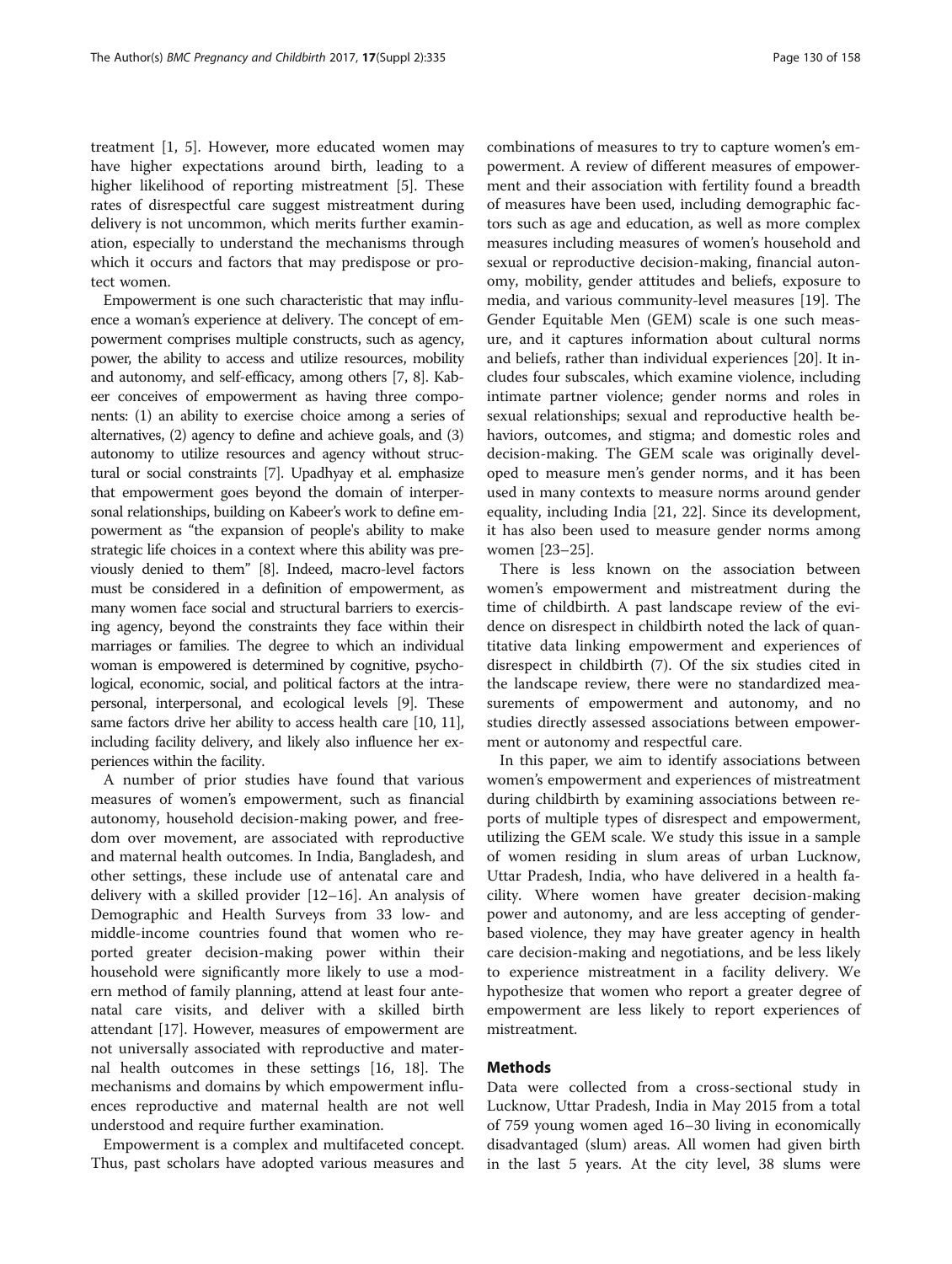randomly selected out of about 713 slums in Lucknow, to carry out the study. This sampling was done by taking the list of slums compiled in the Urban Health Initiative program and systematically selecting every 18th slum (713/38) starting at number 5 and adding 18 every time (5, 23, 41, etc.) The number 38 was derived based on the assumption that 20 respondents would have to be interviewed from each slum. This was a quota sampling at the slum level. A sampling frame was prepared by listing all houses in the slums and then moving from house to house, starting at a randomly selected house in the selected slum. The first house where a woman had at least one child and was aged 30 years or younger was chosen for interviewing. Interviewers then moved to the next house in some order until they completed the predefined number of interviews, about 20 per slum; half of the women (380) had to be recent migrants and the other half (380) were not migrants. We selected women  $16-30$ years old, as these women were mostly likely to have had a child in the last 5 years and young women might be more likely to experience mistreatment.

For the purposes of this analysis, we include the 392 women who delivered in a facility at their last birth, since they were the only ones asked about their personal experiences of mistreatment at the time of delivery. Of the women who delivered in a facility, 21% delivered in a public primary health center, 50% in a government hospital, 21% in a private hospital, and 8% in a private clinic. Household surveys were administered by four trained research assistants and covered a broad scope of topics, including demographic characteristics, migration experiences, fertility, pregnancy, and delivery experiences. Verbal informed consent was obtained from all study participants due to the low literacy levels in these communities. All study documents were reviewed and approved by the Institutional Review Boards at the University of California, San Francisco, and the Foundation for Research in Health Systems, India.

The outcome of interest is a score of women's experiences of mistreatment at the time of delivery for their most recent delivery. This scale comprises a series of questions women answered about whether they experienced mistreatment during childbirth (Additional file [1](#page-10-0)). The questions asked to women included whether or not they experienced discrimination, physical or verbal abuse, threats to withhold treatment, lack of information, abandonment, their choice of position denied, requests for bribes, or unnecessary separation from the baby. These are subjective measures of a women's perception of her treatment. The results were combined into a score from 1 to 10, with 10 indicating experiencing mistreatment in all of these categories. The total score a woman received was divided by the number of questions that she answered. Therefore, the mistreatment score of a woman who answered all the questions was comparable to that of a woman who answered only some of the questions. The overall mean mistreatment score was 1.87 (standard deviation, SD 2.86). Since just about half of women reported not experiencing any mistreatment, for this analysis, we also created a binary variable for experiencing no forms of mistreatment compared to at least one instance of mistreatment. We recognize that some of the items in this combined scale ask about potentially overlapping experiences (for example, being neglected and delivering alone). Thus, we focused on the binary indicator of no mistreatment vs. at least one reported type of mistreatment as our main outcome variable in our analyses.

The GEM scale is the main independent variable. The scale is considered to be sensitive and to have good predictive value [[20](#page-11-0)]. It comprises four domains, each of which includes a number of items, ranging from five to eight. The four domains are Violence, Sexual relationships, Reproductive health and disease prevention, and Domestic chores and daily life. We analyzed each of these domains individually and created a total combined score of all four domains. We then created a binary variable for women who scored above the mean total GEM score and those who scored below the mean. The scoring for each indicator was 1 for "agree," 2 for "partially agree," and 3 for "do not agree"; therefore, higher scores correspond to women having a more gender equitable view.

We also included a number of demographic variables in logistic regression models. We included a categorical variable for the woman's age (16–19, 20– 24, and 25–30) and the total number of living children that she had. We included categorical variables for the woman's education attainment (none, primary school  $( $= 6$  years), and higher than primary school).$ We also included a variable for the difference in the educational attainment between the woman and her husband (coded as a binary of the husband being more educated compared to equal/the wife being more educated). We included three other binary variables: one for if the woman currently had paid work outside the home, the second for if she had migrated to Lucknow in the last 10 years (compared to before 10 years ago or never migrated), and the third for being Muslim (1) compared to Hindu (0). We included a caste variable for four categories: being of scheduled caste, tribe, or other backward castes (all socially disadvantaged castes), compared to other groups ("Other"). While these terms may sound derogatory, these are the standard terms used in the Indian context to describe different socially disadvantaged groups. Finally, using principal component analysis [[20\]](#page-11-0), we included a wealth quintile variable constructed from a series of questions about access to water, toilet, and household materials, etc.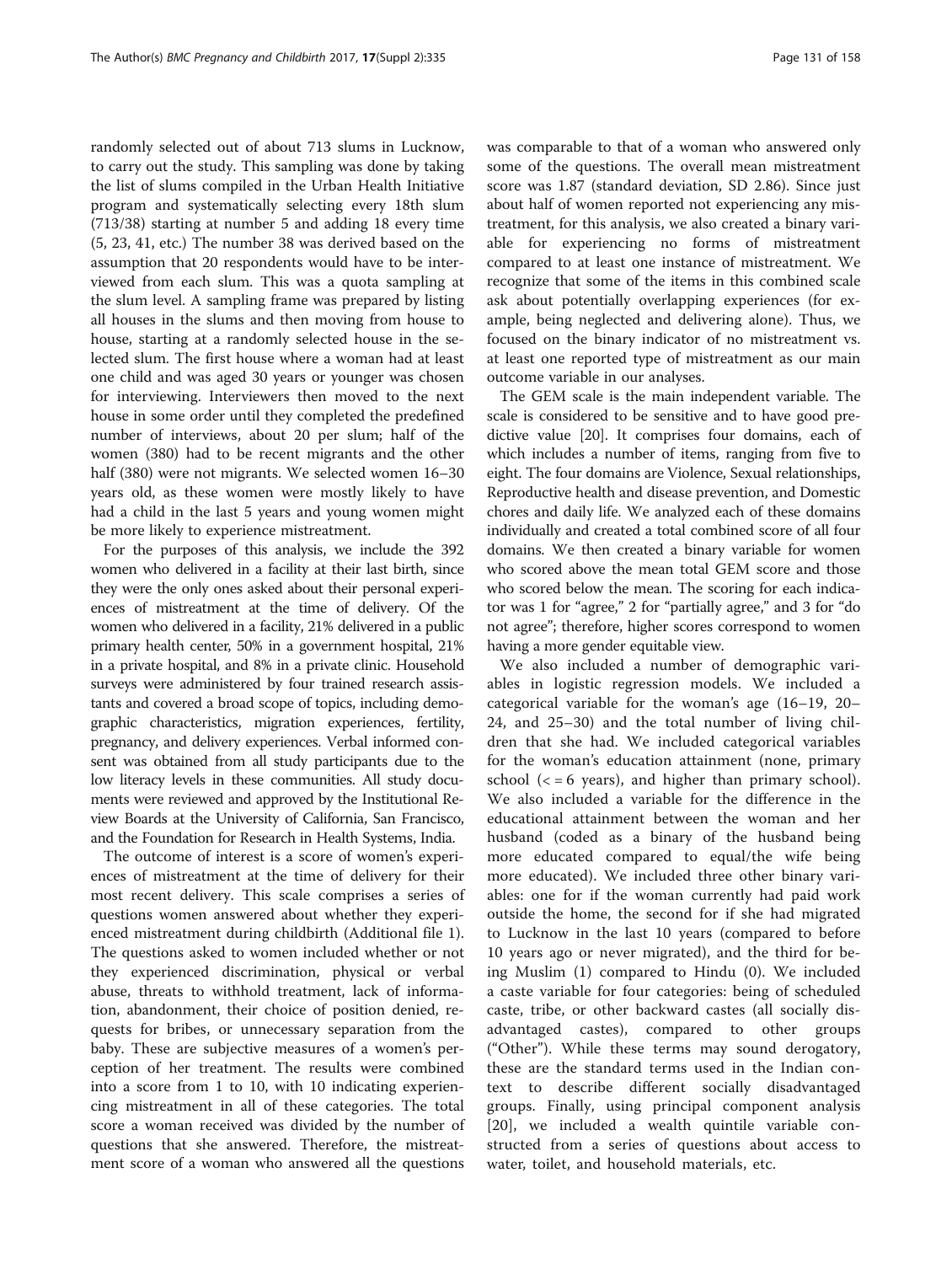Demographic differences between mistreatment subgroups were identified using  $t$  tests. Significance was defined as  $p < 0.05$ . The first multivariate logistic regression model looked at the relationship between various socio-demographic and household variables and the odds of a woman having a GEM score above the mean (more equitable views). The second model was a bivariate logistic regression model exploring the association between having an above-the-mean GEM score and reporting mistreatment. The final multivariate logistic regression model explored the association between having an above-the-mean GEM score and reporting mistreatment, controlling for the demographic factors listed above. All analyses were run using STATA 12.1.

## Results

## Demographic characteristics, by mistreatment level

The majority of respondents  $(60.97\%, N = 239)$  were aged 25–30 years, with  $34.18\%$  ( $N = 134$ ) being 20–24 years and 4.85% ( $N = 19$ ) 16–19 years old (Table [1\)](#page-4-0). The mean number of living children that women had was 1.87, ranging from none to six. A little over a third  $(36.48\%, N = 143)$  of women had no education, 37.76%  $(N = 148)$  had primary education, and 25.77%  $(N = 101)$ had secondary or higher education. In about two thirds of couples (60.71%,  $N = 238$ ), the husband and wife had the same amount of education or the wife had more; in the remaining 39.29% ( $N = 154$ ) the husband had more education. The majority (66.84%,  $N = 262$ ) of women had paid work. The majority of women were Hindu (68.62%,  $N = 269$ ) and the rest Muslim. The largest caste subgroup was other backward castes (OBC), who made up 40.56% ( $N = 159$ ) of the women, followed by 33.42%  $(N = 131)$  being scheduled caste, 14.29% being other, and 11.73 ( $N = 46$ ) being scheduled tribe. There were no differences in mistreatment reports by age, number of living children, education, education gap, religion, or work status. Smaller percentages of other and scheduled caste women reported mistreatment (between 30–40%), whereas 71.74% of scheduled tribe and 63.52% of scheduled caste women reported mistreatment. These levels of mistreatment were statistically significantly different by caste. A little over half  $(52.30\%, N = 205)$  of women were migrants. There was a statistically significant difference in mistreatment scores by migration status, with non-migrants reporting more mistreatment. There were also statistically significant differences in mistreatment scores by wealth quintiles, with higher wealth quintiles reporting more mistreatment. The mean GEM score was 8.11 in the full sample (ranging from 4.49–11.88), and women who reported mistreatment had statistically significantly lower mean GEM scores than women who did not report mistreatment.

Mistreatment in this study sample has been described in more detail elsewhere. In summary, 16.8% of women reported discrimination, 15.5% physical abuse, 28.6% verbal abuse, 12.2% threats to withhold treatment, 4.6% lack of information, 10.2% being abandoned or ignored, 10.5% delivering alone, 10.5% choice of delivery position ignored, 19.6% companion not allowed, 24.2% request for payment or bribe, and 4.3% unnecessary separation from the baby.

Mean scores of the GEM subscale measures that are higher reflect more disagreement with the various statements, suggesting more gender equality (Table [2\)](#page-5-0). The overall mean score for the Violence domain was 11.75 (interquartile range,  $IQR = 10-14$ ), for the Sexual relationships domain the mean was  $15.21$  (IQR =  $11-18$ ), for the Reproductive health and disease prevention domain the mean was  $12.01$  (IQR = 10.5–14), and for the Domestic chores and daily life domain the mean was 9.24  $(IOR = 8-10)$ . Since each domain had a different number of questions, we also calculated a standardized mean (taking the overall score for each person and dividing it by the number of questions, so that it was on a scale of 1–3). This allows us to compare the domain means directly. When we look at the standardized means, the Violence domain had a mean of 1.96, the Sexual relationships domain a mean of 1.90, the Reproductive health and disease prevention domain a mean of 2.40, and the Domestic chores and daily life domain a mean of 1.85. The overall mean GEM score was 8.112.

# Factors associated with above-the-mean GEM score, mistreatment, and combined model

Being of scheduled tribe or other backward castes, compared to scheduled or other caste, was significantly associated with lower odds of having a GEM score above the mean (odds ratio, OR = 0.0516,  $p < 0.01$  and OR = 0.133,  $p < 0.01$  respectively) (Table [3](#page-6-0)). Being a woman in the richest wealth quintile, compared to the poorest, was significantly associated with lower odds of having a GEM score above the mean (OR = 0.211,  $p < 0.01$ ). Being a woman who had a husband who was older than her was associated with lower odds of having a GEM score above the mean (OR = 0.600,  $p < 0.05$ ). In the bivariate model of the association between having an above-themean GEM score and reporting mistreatment, having a GEM score above the mean was associated with lower odds of reporting mistreatment during childbirth  $(OR =$ 0.182,  $p < 0.01$ ). In the model controlling for other sociodemographic factors, having a GEM score above the mean remained significantly associated with lower odds of reporting mistreatment during childbirth ( $OR = 0.266$ ,  $p < 0.01$ ). Being in the richest (compared to the poorest) wealth quintile was significantly associated with reporting mistreatment during childbirth (OR = 3.268,  $p <$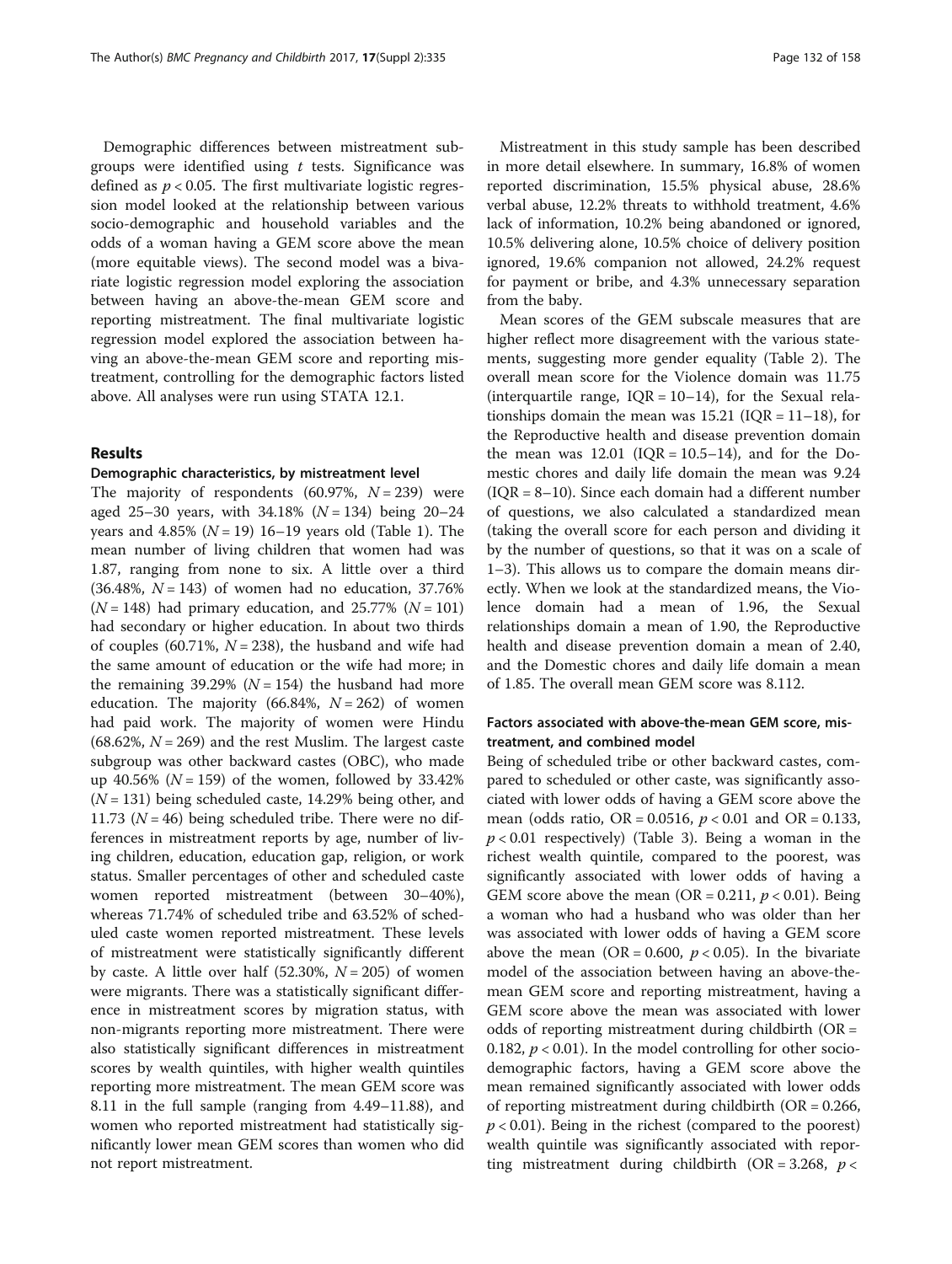|                                         | No mistreatment<br>n(%)<br>$n = 194$ | Mistreatment n (%)<br>$n = 198$ | Total<br>N(%)<br>$(N = 390)$ |
|-----------------------------------------|--------------------------------------|---------------------------------|------------------------------|
| Age group                               |                                      |                                 |                              |
| $16 - 19$                               | 12 (63.16)                           | 7 (36.84)                       | 19 (4.85)                    |
| $20 - 24$                               | 55 (41.04)                           | 79 (58.96)                      | 134 (34.18)                  |
| $25 - 30$                               | 127 (53.14)                          | 112 (46.86)                     | 239 (60.97)                  |
| Number of living children (mean, range) |                                      |                                 |                              |
|                                         | $1.92(0-6)$                          | $1.81(0-5)$                     | $1.87(0-6)$                  |
| Years of education                      |                                      |                                 |                              |
| None                                    | 64 (44.76)                           | 79 (55.24)                      | 143 (36.48)                  |
| Primary                                 | 80 (54.05)                           | 68 (45.95)                      | 148 (37.76)                  |
| Secondary or more                       | 50 (49.50)                           | 51 (50.50)                      | 101 (25.77)                  |
| Husband-wife education gap              |                                      |                                 |                              |
| Equal education or wife more            | 126 (52.94)                          | 112 (47.06)                     | 238 (60.71)                  |
| Husband more educated                   | 68 (44.16)                           | 86 (55.84)                      | 154 (39.29)                  |
| Has paid work                           |                                      |                                 |                              |
| Yes                                     | 72 (55.38)                           | 58 (44.62)                      | 262 (66.84)                  |
| No                                      | 122 (46.56)                          | 140 (53.44)                     | 130 (33.16)                  |
| Religion                                |                                      |                                 |                              |
| Hindu                                   | 135 (50.19)                          | 134 (49.81)                     | 269 (68.62)                  |
| Muslim                                  | 59 (47.97)                           | 64 (52.03)                      | 123 (31.38)                  |
| Caste                                   |                                      |                                 |                              |
| Other                                   | 34 (60.71)                           | 22 (39.29)                      | 56 (14.29)                   |
| Scheduled caste                         | 89 (67.94)                           | 42 (32.06)                      | 131 (33.42)                  |
| Scheduled tribe                         | 13 (28.26)                           | 33 (71.74)***                   | 46 (11.73)                   |
| OBC                                     | 58 (36.48)                           | 101 (63.52)***                  | 159 (40.56)                  |
| Migration status                        |                                      |                                 |                              |
| Migrants                                | 114 (55.61)                          | 91 (44.39)                      | 205 (52.30)                  |
| Non-migrants                            | 80 (42.78)                           | 107 (57.22)**                   | 187 (47.70)                  |
| Wealth quintiles                        |                                      |                                 |                              |
| Lowest quintile                         | 43 (69.35)                           | 19 (30.65)                      | 62 (15.86)                   |
| Lower quintile                          | 36 (48.65)                           | 38 (51.35)**                    | 74 (18.93)                   |
| Middle quintile                         | 32 (47.06)                           | 36 (52.94)**                    | 68 (17.39)                   |
| Higher quintile                         | 51 (52.58)                           | 46 (47.42)**                    | 97 (24.81)                   |
| Highest quintile                        | 31 (34.44)                           | 59 (65.56)***                   | 90 (23.02)                   |
| GEM score (mean, range)                 |                                      |                                 |                              |
|                                         | 8.85 (4.9-11.88)                     | 7.39 (4.49-11.35)***            | 8.11 (4.49-11.88)            |

#### <span id="page-4-0"></span>Table 1 Background characteristics of respondents by reports of mistreatment

\*\*\*p < 0.01, \*\*p < 0.05, \*p < 0.1

0.01). Being a recent migrant was also significantly associated with increased odds of reporting mistreatment  $(OR = 1.773, p < 0.05).$ 

## Domains of the GEM scale and mistreatment

Each domain of the GEM scale was significantly associated with lower odds of reporting mistreatment in an unadjusted model (analyses not shown). When sociodemographic variables were included in each model, a higher score on the Domestic chores domain was associated with 0.846 times the odds of reporting mistreatment ( $p < 0.01$ ); a higher score on the Violence domain was associated with 0.820 times the odds of reporting mistreatment ( $p < 0.01$ ); a higher score on the Sexual relationship domain was associated with 0.856 times the odds of reporting mistreatment  $(p < 0.01)$ ; a higher score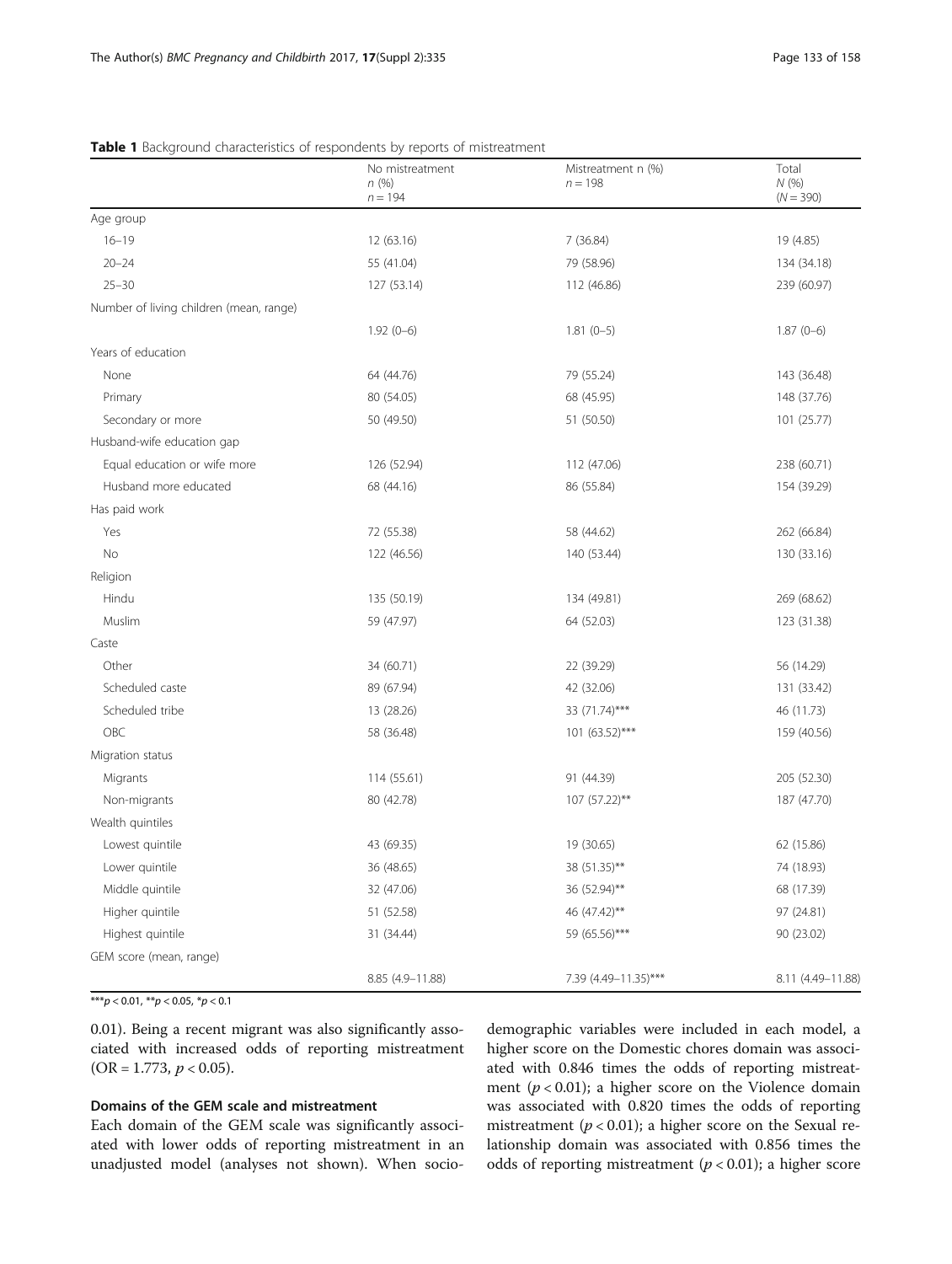#### <span id="page-5-0"></span>Table 2 Mean scores on the Gender Equitable Men indicators

|                                                                                                             | Mean (interquartile range<br>(IQR)) | Standardized per question<br>number |
|-------------------------------------------------------------------------------------------------------------|-------------------------------------|-------------------------------------|
| Total mean score (range 28-71)                                                                              | 48.22<br>$(IQR = 41 - 55)$          |                                     |
| Violence domain items (range 6-18)                                                                          | 11.75<br>$(IQR = 10-14)$            | 1.96                                |
| There are times when a woman deserves to be beaten                                                          | 2.26                                |                                     |
| A woman should tolerate violence to keep her family together                                                | 2.11                                |                                     |
| It is all right for a man to beat his wife if she is unfaithful                                             | 2.03                                |                                     |
| A man can hit his wife if she won't have sex with him                                                       | 2.37                                |                                     |
| If someone insults a man, he should defend his reputation with force if he has to                           | 1.35                                |                                     |
| A man using violence against his wife is a private matter that shouldn't be discussed<br>outside the couple | 1.64                                |                                     |
| Sexual relationships domain items (range 8-24)                                                              | 15.21<br>$(IQR = 11-18)$            | 1.90                                |
| It is the man who decides what type of sex to have                                                          | 1.95                                |                                     |
| Men are always ready to have sex                                                                            | 1.60                                |                                     |
| Men need sex more than women do                                                                             | 1.89                                |                                     |
| A man needs other women even if things with his wife are fine                                               | 2.19                                |                                     |
| You don't talk about sex, you just do it                                                                    | 1.75                                |                                     |
| It disgusts me when I see a man acting like a woman                                                         | 1.72                                |                                     |
| A woman should not initiate sex                                                                             | 1.91                                |                                     |
| A woman who has sex before she marries does not deserve respect                                             | 2.20                                |                                     |
| Reproductive health and disease prevention domain items (range 5-15)                                        | 12.01 ( $IQR = 10.5 - 14$ )         | 2.40                                |
| Women who carry condoms on them are easy                                                                    | 2.52                                |                                     |
| Men should be outraged if their wives ask them to use a condom                                              | 2.51                                |                                     |
| It is a woman's responsibility to avoid getting pregnant                                                    | 1.94                                |                                     |
| Only when a woman has a child is she a real woman                                                           | 2.51                                |                                     |
| A real man produces a male child                                                                            | 2.53                                |                                     |
| Domestic chores and daily life domain items (range 5-15)                                                    | 9.24<br>$(IQR = 8-10)$              | 1.85                                |
| Changing diapers, giving a bath, and feeding kids is the mother's responsibility                            | 1.79                                |                                     |
| A woman's role is taking care of her home and family                                                        | 1.74                                |                                     |
| The husband should decide to buy the major household items                                                  | 1.86                                |                                     |
| A man should have the final word about decisions in his home                                                | 1.80                                |                                     |
| A woman should obey her husband in all things                                                               | 2.06                                |                                     |

The indicators are as follows: 1 = Agree, 2 = Partially agree, 3 = Do not agree; higher score means a more gender equitable view

on the Reproductive health domain was associated with 0.731 times the odds of reporting mistreatment ( $p <$ 0.01) (Table [4](#page-7-0)). Each additional point on the total GEM scale was associated with 0.914 times the odds  $(p < 0.01)$ of reporting mistreatment. Being from a scheduled tribe, compared to "Other", was consistently associated with increased odds of reporting mistreatment in all models (OR = 2.764,  $p < 0.05$  in the final model). Being from the OBC, compared to "Other", was associated with increased odds of reporting mistreatment in some models, but not all, including the final model with the full GEM scale. Being from the richest, compared to poorest,

wealth quintile was associated with increased odds of reporting mistreatment in all models (OR = 2.856,  $p <$ 0.05 in the final model). Finally, having migrated to Lucknow in the last 10 years was associated with increased odds of reporting mistreatment in all models (OR = 1.767,  $p < 0.05$  in the final model).

# **Discussion**

Our findings suggest that women's norms about women's empowerment, as measured by the GEM scale, are associated with their likelihood of reporting experiences of mistreatment during childbirth. To our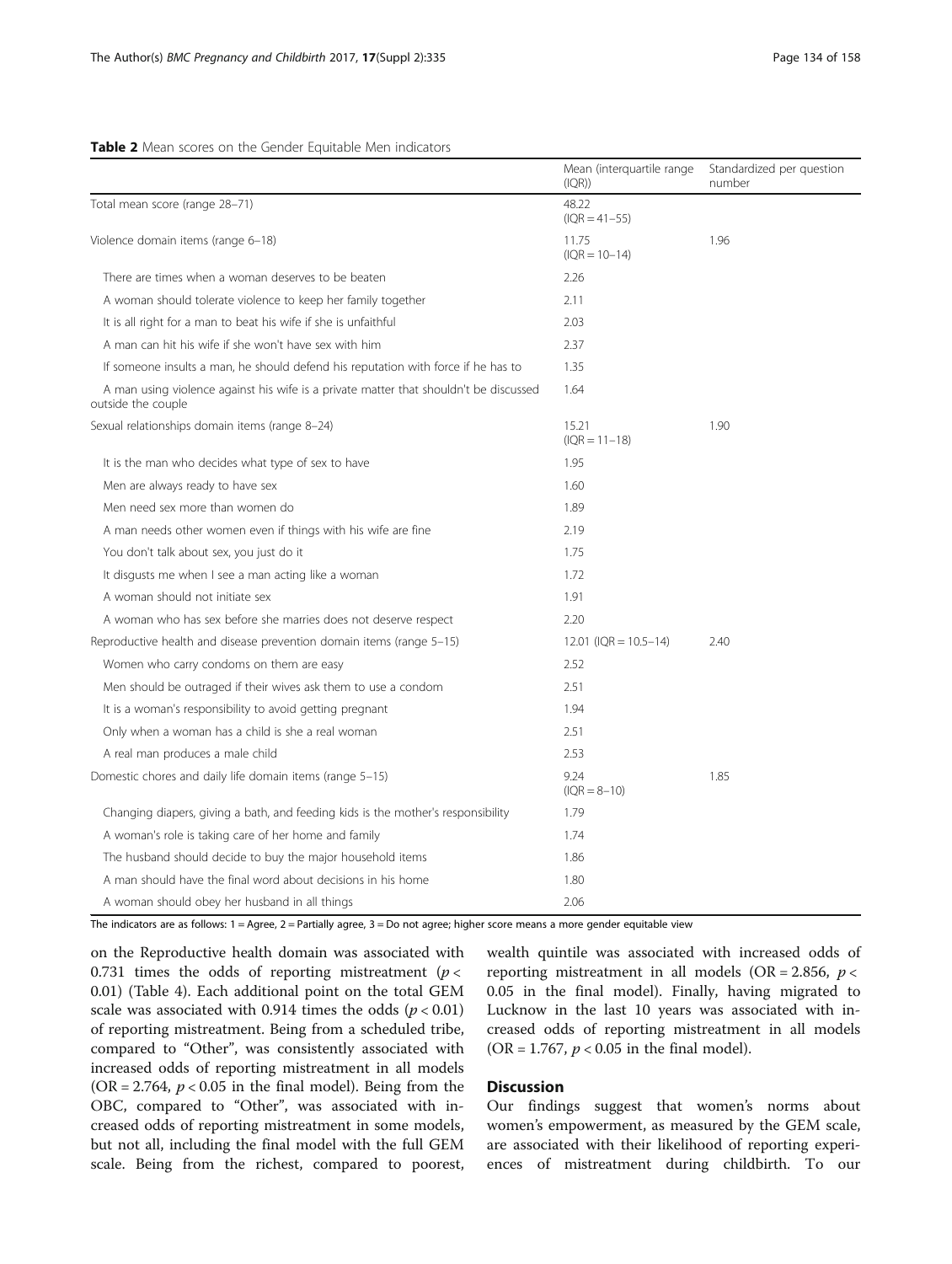# <span id="page-6-0"></span>Table 3 Association between Gender Equitable Men scale and mistreatment (odds ratios (standard error))

|                                                         | Odds of above-the-mean GEM<br>score (multivariate) | Odds of mistreatment<br>(bivariate) | Odds of mistreatment<br>(multivariate) |
|---------------------------------------------------------|----------------------------------------------------|-------------------------------------|----------------------------------------|
| GEM score above the mean                                |                                                    | $0.182***$                          | $0.266***$                             |
|                                                         |                                                    | (0.0403)                            | (0.0694)                               |
| Age group (vs. 16-19)                                   |                                                    |                                     |                                        |
| $20 - 24$                                               | 0.686                                              |                                     | 1.462                                  |
|                                                         | (0.421)                                            |                                     | (0.870)                                |
| $25 - 30$                                               | 1.656                                              |                                     | 1.038                                  |
|                                                         | (1.024)                                            |                                     | (0.620)                                |
| Number of living children                               | 0.987                                              |                                     | 0.838                                  |
|                                                         | (0.123)                                            |                                     | (0.0992)                               |
| Women's education group (vs. illiterate/no education)   |                                                    |                                     |                                        |
| Primary school                                          | 1.223                                              |                                     | 0.654                                  |
|                                                         | (0.360)                                            |                                     | (0.186)                                |
| Secondary or higher school                              | 1.581                                              |                                     | 0.564                                  |
|                                                         | (0.586)                                            |                                     | (0.205)                                |
| Husband educated more than wife (compared to wife       | $0.600**$                                          |                                     | 0.872                                  |
| educated more or equal education)                       | (0.156)                                            |                                     | (0.222)                                |
| Works outside the home (compared to not working outside | 1.164                                              |                                     | 0.913                                  |
| the home)                                               | (0.320)                                            |                                     | (0.240)                                |
| Muslim (vs. Hindu)                                      | 1.084                                              |                                     | 0.945                                  |
|                                                         | (0.307)                                            |                                     | (0.261)                                |
| Caste (vs. "Other")                                     |                                                    |                                     |                                        |
| Scheduled caste                                         | 0.871                                              |                                     | 0.866                                  |
|                                                         | (0.381)                                            |                                     | (0.345)                                |
| Scheduled tribe                                         | $0.0516***$                                        |                                     | 2.539*                                 |
|                                                         | (0.0279)                                           |                                     | (1.298)                                |
| Other backward castes                                   | $0.133***$                                         |                                     | 1.724                                  |
|                                                         | (0.0553)                                           |                                     | (0.684)                                |
| Migrated within previous 10 years                       | 1.239                                              |                                     | $1.773**$                              |
|                                                         | (0.327)                                            |                                     | (0.446)                                |
| Wealth quintile (vs. poorest)                           |                                                    |                                     |                                        |
| Second poorest                                          | 0.800                                              |                                     | 1.780                                  |
|                                                         | (0.355)                                            |                                     | (0.738)                                |
| Middle                                                  | 0.807                                              |                                     | 1.896                                  |
|                                                         | (0.366)                                            |                                     | (0.821)                                |
| Second richest                                          | 0.566                                              |                                     | 1.221                                  |
|                                                         | (0.240)                                            |                                     | (0.491)                                |
| Richest                                                 | $0.211***$                                         |                                     | 3.268***                               |
|                                                         | (0.101)                                            |                                     | (1.495)                                |
| Constant                                                | 4.119                                              | $2.568***$                          | 0.760                                  |
|                                                         | (3.765)                                            | (0.456)                             | (0.685)                                |
| Observations                                            | 391                                                | 392                                 | 391                                    |

 $^{***}p < 0.01,~^{**}p < 0.05,~^{*}p < 0.1$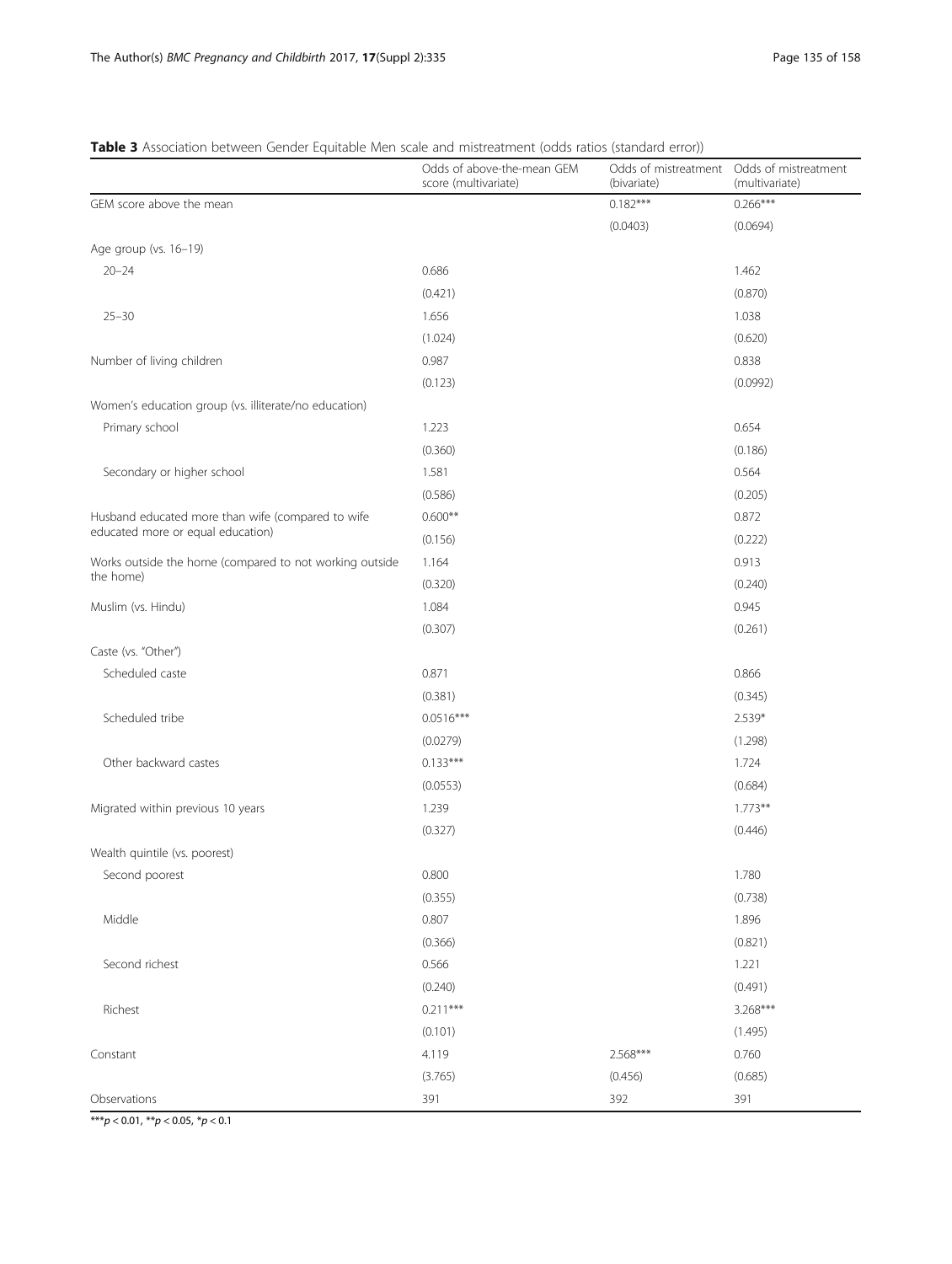# <span id="page-7-0"></span>Table 4 Association between gender equity measures and mistreatment score (odds ratios (standard error))

| and throughout between genuel equity incubates and imsticutivent score (buds ratios (standard enor)) | Odds of<br>mistreatment | Odds of<br>mistreatment | Odds of<br>mistreatment | Odds of<br>mistreatment | Odds of<br>mistreatment |
|------------------------------------------------------------------------------------------------------|-------------------------|-------------------------|-------------------------|-------------------------|-------------------------|
| GEM: Domestic chores                                                                                 | $0.846***$              |                         |                         |                         |                         |
|                                                                                                      | (0.0441)                |                         |                         |                         |                         |
| GEM: Violence                                                                                        |                         | $0.820***$              |                         |                         |                         |
|                                                                                                      |                         | (0.0346)                |                         |                         |                         |
| GEM: Sexual relationship                                                                             |                         |                         | $0.856***$              |                         |                         |
|                                                                                                      |                         |                         | (0.0274)                |                         |                         |
| GEM: Reproductive health                                                                             |                         |                         |                         | $0.731***$              |                         |
|                                                                                                      |                         |                         |                         | (0.0409)                |                         |
| GEM: Total                                                                                           |                         |                         |                         |                         | $0.914***$              |
|                                                                                                      |                         |                         |                         |                         | (0.0138)                |
| Age group (vs. 16-19)                                                                                |                         |                         |                         |                         |                         |
| $20 - 24$                                                                                            | 1.510                   | 1.426                   | 1.440                   | 1.498                   | 1.389                   |
|                                                                                                      | (0.873)                 | (0.840)                 | (0.847)                 | (0.938)                 | (0.848)                 |
| $25 - 30$                                                                                            | 0.871                   | 0.985                   | 0.939                   | 1.064                   | 0.987                   |
|                                                                                                      | (0.505)                 | (0.582)                 | (0.554)                 | (0.667)                 | (0.604)                 |
| Number of living children                                                                            | 0.857                   | 0.828                   | 0.861                   | 0.835                   | 0.844                   |
|                                                                                                      | (0.0996)                | (0.0976)                | (0.101)                 | (0.0995)                | (0.101)                 |
| Women's education group (vs. illiterate/no education)                                                |                         |                         |                         |                         |                         |
| Primary school                                                                                       | $0.623*$                | 0.674                   | $0.616*$                | $0.581*$                | $0.615*$                |
|                                                                                                      | (0.174)                 | (0.191)                 | (0.176)                 | (0.168)                 | (0.179)                 |
| Secondary or higher school                                                                           | $0.497**$               | $0.545*$                | 0.560                   | 0.560                   | $0.545*$                |
|                                                                                                      | (0.175)                 | (0.196)                 | (0.203)                 | (0.205)                 | (0.200)                 |
| Husband educated more than wife (compared to wife                                                    | 0.993                   | 0.944                   | 0.887                   | 0.931                   | 0.872                   |
| educated more or equal education)                                                                    | (0.244)                 | (0.237)                 | (0.224)                 | (0.238)                 | (0.226)                 |
| Works outside the home (compared to not working outside                                              | 0.918                   | 0.929                   | 0.823                   | 0.869                   | 0.875                   |
| the home)                                                                                            | (0.236)                 | (0.244)                 | (0.216)                 | (0.231)                 | (0.236)                 |
| Muslim (vs. Hindu)                                                                                   | 0.897                   | 0.874                   | 0.917                   | 0.848                   | 0.857                   |
|                                                                                                      | (0.239)                 | (0.241)                 | (0.254)                 | (0.241)                 | (0.243)                 |
| Caste (vs. "Other")                                                                                  |                         |                         |                         |                         |                         |
| Scheduled caste                                                                                      | 1.125                   | 0.843                   | 0.879                   | 0.953                   | 0.969                   |
|                                                                                                      | (0.442)                 | (0.332)                 | (0.351)                 | (0.384)                 | (0.392)                 |
| Scheduled tribe                                                                                      | $4.457***$              | 3.370**                 | $3.203**$               | 4.963***                | $2.764**$               |
|                                                                                                      | (2.133)                 | (1.648)                 | (1.602)                 | (2.447)                 | (1.382)                 |
| Other backward castes                                                                                | 2.745***                | 1.783                   | 1.884                   | $2.227**$               | 1.594                   |
|                                                                                                      | (1.024)                 | (0.695)                 | (0.737)                 | (0.864)                 | (0.632)                 |
| Migrated within previous 10 years                                                                    | $1.744**$               | $1.637**$               | $1.706***$              | $1.521*$                | $1.767**$               |
|                                                                                                      | (0.432)                 | (0.407)                 | (0.426)                 | (0.385)                 | (0.452)                 |
| Wealth quintile (vs. poorest)                                                                        |                         |                         |                         |                         |                         |
| Second poorest                                                                                       | 1.890                   | 1.860                   | 1.506                   | 1.761                   | 1.705                   |
|                                                                                                      | (0.774)                 | (0.773)                 | (0.629)                 | (0.739)                 | (0.728)                 |
| Middle                                                                                               | $2.016*$                | 1.769                   | 1.780                   | 2.008                   | 1.842                   |
|                                                                                                      | (0.860)                 | (0.765)                 | (0.771)                 | (0.879)                 | (0.820)                 |
| Second richest                                                                                       | 1.387                   | 1.310                   | 1.143                   | 1.352                   | 1.206                   |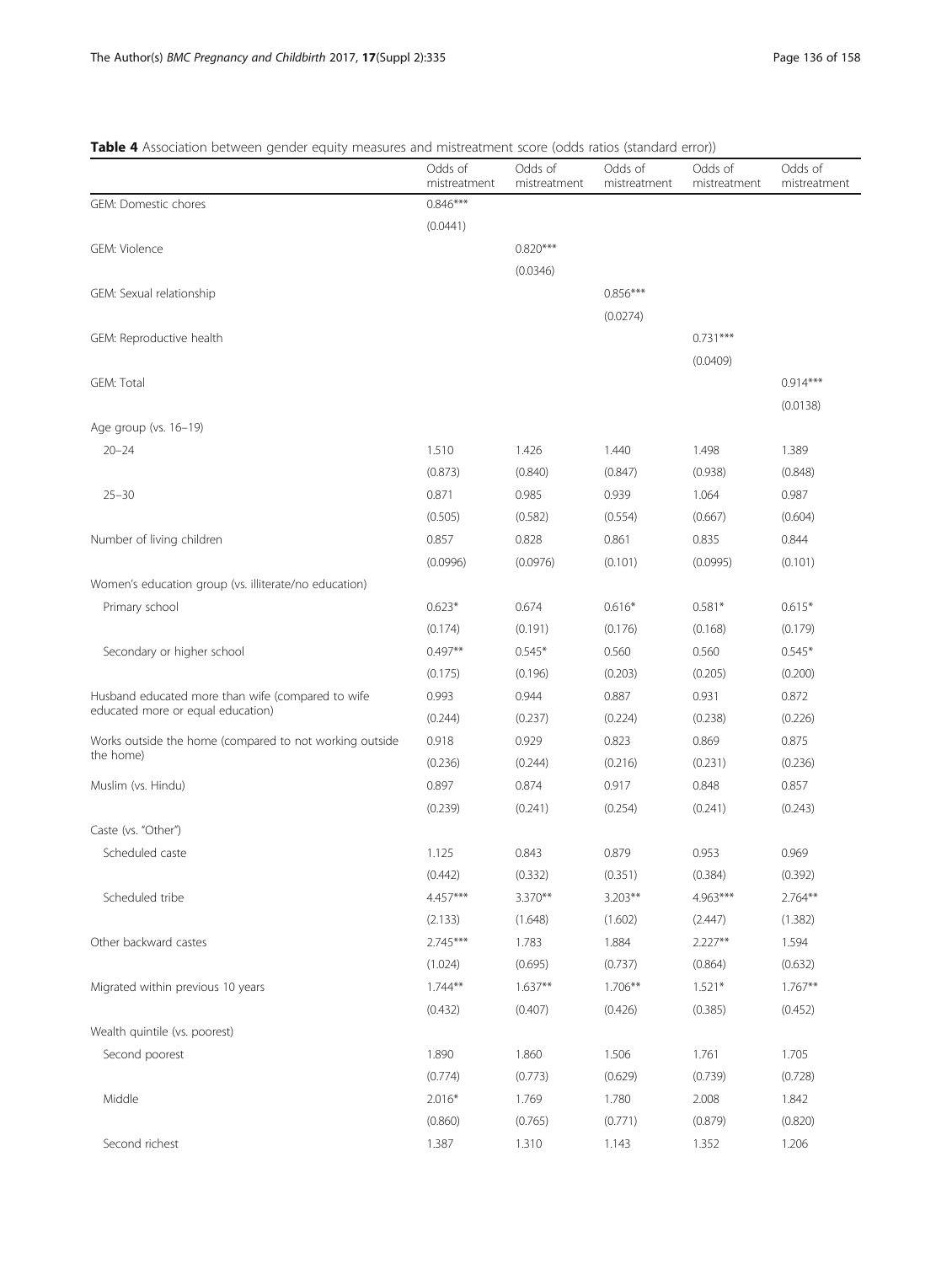| $\tilde{\phantom{a}}$<br>$\overline{\phantom{a}}$ |                         |                         |                         | .                       |                         |
|---------------------------------------------------|-------------------------|-------------------------|-------------------------|-------------------------|-------------------------|
|                                                   | Odds of<br>mistreatment | Odds of<br>mistreatment | Odds of<br>mistreatment | Odds of<br>mistreatment | Odds of<br>mistreatment |
|                                                   | (0.547)                 | (0.530)                 | (0.463)                 | (0.557)                 | (0.502)                 |
| Richest                                           | $3.974***$              | $3.312***$              | $2.940**$               | $3.993***$              | $2.856**$               |
|                                                   | (1.780)                 | (1.516)                 | (1.348)                 | (1.837)                 | (1.342)                 |
| Constant                                          | 1.272                   | 4.564                   | 4.666                   | 17.88**                 | $36.63***$              |
|                                                   | (1.234)                 | (4.762)                 | (4.860)                 | (20.90)                 | (43.81)                 |
| Observations                                      | 391                     | 391                     | 391                     | 391                     | 391                     |

Table 4 Association between gender equity measures and mistreatment score (odds ratios (standard error)) (Continued)

\*\*\*p < 0.01, \*\*p < 0.05, \*p < 0.1

Higher score on GEM variables means more empowered; higher score on mistreatment score means more experiences of mistreatment

knowledge, this is the first study to assess women's empowerment and reports of mistreatment during childbirth. Results suggest that women who report more equitable norms on all of the separate subscales and the combined total score for the GEM scale had a lower likelihood of reporting experiences of mistreatment. The GEM scale is a measure of norms of different aspects of women's empowerment, such as whether she thinks it is acceptable for a man to beat his wife, for women to initiate sex, or expects men to take on a role in housework. Women who had more progressive views about these factors were less likely to report mistreatment in childbirth. These results are corroborated by other studies on gender equality and health services. For example, a study in Nepal found that women who discussed family planning with their spouse and had higher levels of secondary education have a higher likelihood of receiving skilled antenatal and delivery care [[26\]](#page-11-0). If women are more empowered, they may be more likely to recognize that formal health services are valuable, have the skills and resources to act on their demand, and be less likely to see the treatment by providers as mistreatment. Additionally, it is possible that women with more equitable gender norms are better able to advocate for themselves during childbirth and thus actually experience lower levels of mistreatment. It is also possible that these women interact with providers differently (present themselves as being worthy of more respect), and thus providers treat them with more respect. It is also possible that women who have more equitable views are more likely to have husbands and families with more equitable views, who are more likely to be with the woman in the facility, advocate for her, and help her receive better care. Another paper from this same dataset found that women who had the support of their husbands during delivery reported lower mistreatment scores [\[27](#page-11-0)].

When we turn to the specific domains of the GEM scale, each domain is associated with reports of mistreatment during childbirth. First, not surprisingly, women who hold more progressive views are less likely to report mistreatment during childbirth. Several researchers suggest that social norms around violence against women are directly related to how women are treated in health facilities, even during childbirth [[28, 29\]](#page-11-0). In Albania, women's attitudes towards domestic violence were associated with antenatal care and postnatal care utilization [\[30](#page-11-0)]. In this study, women's reports of acceptance of violence may be reflective of either community norms of violence or their relationships with their husbands. Acceptance of violence against women at the community level may trickle down to how women are treated in facilities by providers, their acceptance of that treatment, and how health systems support women in general [\[3, 28\]](#page-11-0). Therefore, women who report less acceptance of violence against women may be living in households and communities that also support these views and improve women's quality of care in general. Furthermore, these women may be more likely to recognize specific provider behaviors as mistreatment.

Women who held more progressive views in the Sexual relationship domain may reflect more egalitarian relationships with their husbands. In our study, 77% of women reported that their husband provided some form of support to them during delivery [\[27](#page-11-0)]. Past studies suggest that, compared to women who delivered with an untrained provider, women who delivered with a skilled attendant were more likely to have social support from their husbands during delivery, have higher spousal involvement in regard to health care, and receive instrumental, emotional, and informational support from their husbands [\[31](#page-11-0)]. Additionally, there is a clear link between spousal communication and family planning use [\[32](#page-11-0)]. It can be hypothesized that women who are more empowered in regard to sexual relationships with their husbands may also have increased support from husbands in the facility, ultimately leading to improved experiences with providers. This may also reflect a greater degree in these women's autonomy and agency around facility and provider choice.

In regard to the Domestic chores and daily life domain, other studies find that women in higher social standing in their households may also have more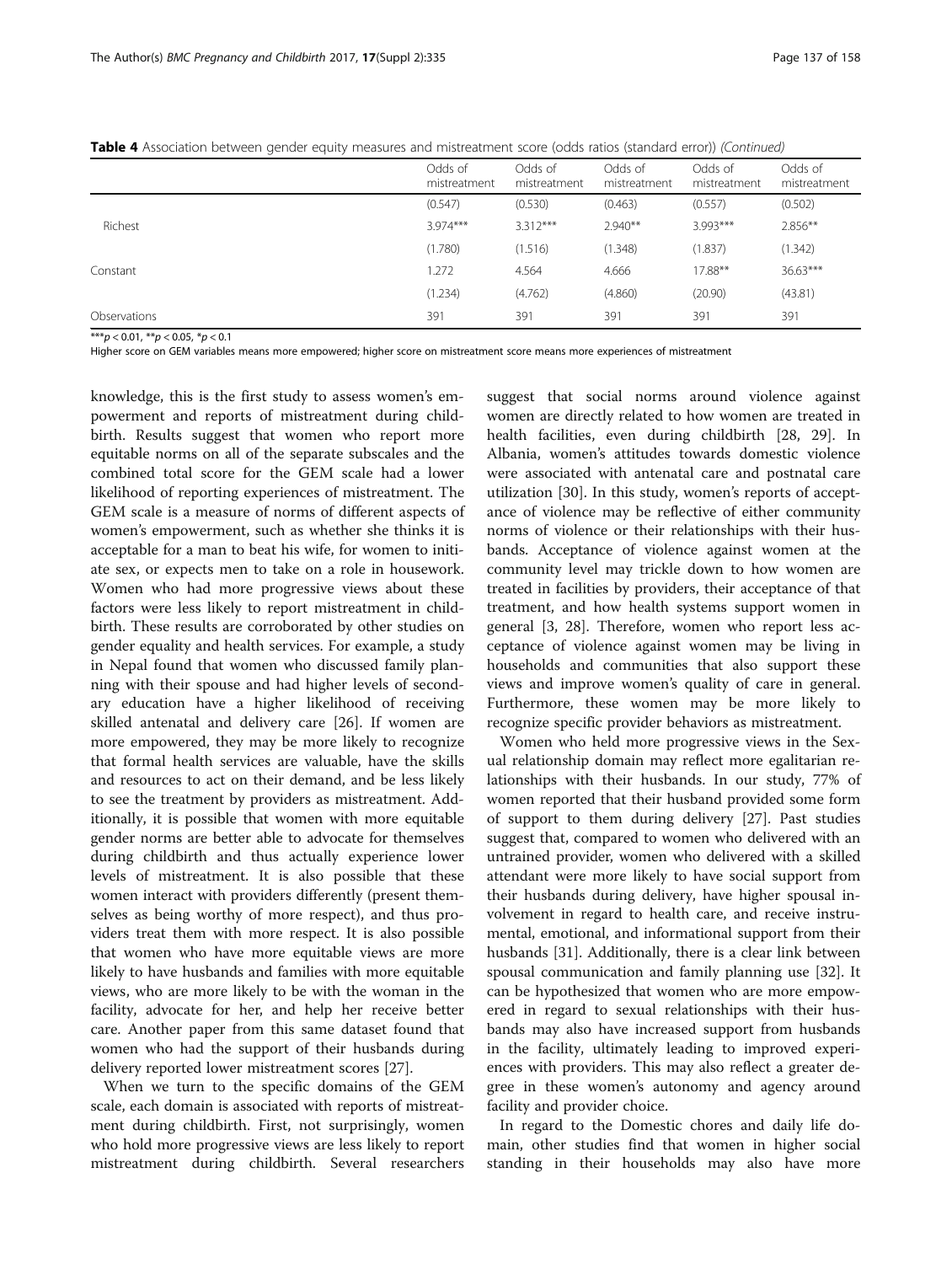progressive attitudes toward modern methods of health care [[26\]](#page-11-0); therefore, they may also have more experience with modern types of health care settings and be able to demand better care. Women with previous experiences with antenatal care, for example, may be sensitized to patient-provider norms and relationships and be more equipped to negotiate the health care system. Women with family members who support them with household chores are also more likely to use antenatal care and a skilled attendant at delivery. Potential explanations for this include family members encouraging women to attend antenatal care, not only by physically taking over their household chores, but also by improved communication among family members about appropriate health care [[33, 34](#page-11-0)]. These mechanisms may lead to increased family support and communication within the health care setting and explain lower reports of mistreatment among more empowered women.

In addition to our findings on the relationship between women's normative views about the status of women, as measured by the GEM scale, and women's perceptions of mistreatment during childbirth, this study also provides insight into the norms about gender equality among young women living in slums in Lucknow, Uttar Pradesh. Overall, mean responses were just about in the middle of the spectrum (around 2), suggesting that this measure can capture a diversity of viewpoints. For all domains, there were some women who gave the highest, and some who gave the lowest, scores for all items in that domain. The Reproductive health and disease prevention domain had the highest scores, which encompassed questions about family planning use and a woman's value resting in her ability to bear children, especially boy children. This suggests that women in this setting are accepting of family planning use, and do not see condom use specifically as meaning that women are promiscuous. It is interesting that women disagreed with statements about women's value resting in having a child, especially a son, since son preference is common in northern India, where this study took place. In northern India, child sex ratios are very imbalanced favoring males, and the transition from marriage to first birth is quite short, suggesting an emphasis on childbearing [\[35](#page-11-0)]. It is possible that government programs and policies aimed to reduce discrimination against girl children are impacting norms, or that women feel pressured (or know the "right" answer) to these questions. This bias is also possible for items in the other domains.

To date, there are no known studies in India measuring gender norms using the GEM scale with women. A study in Tanzania found that mean GEM scores were higher in men than women, and that women's mean GEM scores were about 47.0, compared to 54.9 for men [[36\]](#page-12-0). The mean GEM score for the women in our sample was comparable to that for the women in the Tanzanian sample, at 48.22. A study in India (Mumbai) that only included men and used the GEM scale to measure the impact of an intervention that promoted gender equality found, at baseline, overall higher levels of agreement with the items in the scale than we found [[21\]](#page-11-0). This intervention was in 2005–2006, so it is possible that gender norms have changed in India in the past 10 years. The intervention was also from a different part of the country. However, taken together, these findings suggest that women in India may have higher GEM scores than men (more equitable views), which would contrast the Tanzania data. Other studies only with men in other countries (Brazil and China) also found less equitable gender norms than we found among the women in our sample [\[37](#page-12-0), [38](#page-12-0)]. More studies are needed that utilize this measure in the Indian context and compare women and men's views about gender equality, to truly understand its value as a measure of women's empowerment.

Across all models, higher wealth quintile women (compared to lower) reported more mistreatment. Higher wealth quintile women also had lower odds of reporting above-the-mean GEM scores (more equitable GEM scores). This means that wealthier women are more likely to report mistreatment and also more likely to have less equitable norms about the role of women. Even controlling for gender equity norms, wealthier women still report more mistreatment. It is important to remember that our sample comprised women living in slum areas, so these women are not "rich" compared to the national, state, or even city, average—rather, they are richer than their immediate peers in a low-income neighborhood. There are many possible explanations for this finding, which are discussed in more detail elsewhere [\[39](#page-12-0)]. One possible explanation is that wealthier women have higher expectations of the care they should receive, perhaps because they are used to being treated better, have more experience with the health care system, or because they are more aware of their rights. It is also possible that wealthier women are actually treated worse by providers, perhaps because providers resent women who might have higher status than they do. This is unlikely to be the case in this population, because all women lived in slums, and therefore, even though there is a distribution among the sample, compared to the population as a whole, these women would all be poorer and of lower status.

In the reverse situation, women who belonged to scheduled tribes (compared to "Other") were more likely to report mistreatment and also less likely to have GEM scores above the mean. These women are of very low status, as scheduled tribe populations are often more marginalized than other social groups in India, although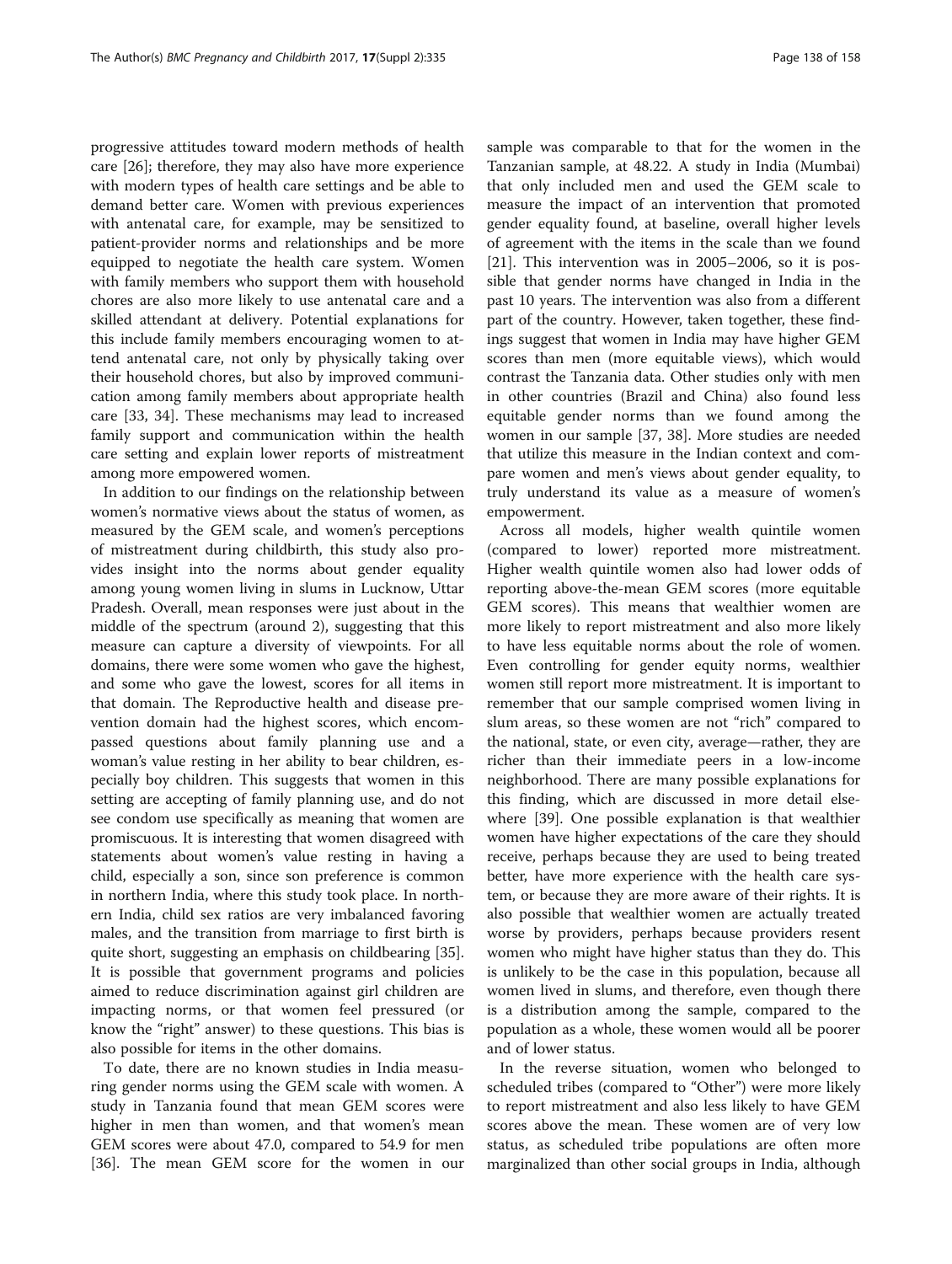<span id="page-10-0"></span>it differs by region, tribe, and caste. Another paper published from this same dataset discusses the contradictory findings about wealth, caste, and reproductive health outcomes in more detail [\[40\]](#page-12-0). It is interesting that women of low social status have the same associations (directionally), with both the GEM score and mistreatment score, as the wealthiest women. Past research in India has found that certain gender norms, such as son preference, are stronger among wealthier or more educated women, although results are mixed [[41](#page-12-0), [42\]](#page-12-0). Similarly, past literature has found that lower castes have less restrictive gender norms, including those related to son preference, but again, evidence is mixed [[43](#page-12-0), [44](#page-12-0)].

In examining the role of empowerment in respectful treatment at delivery and in other reproductive and maternal health outcomes, the multiple domains of empowerment should be considered together. As we find that each of the four domains in the GEM scale is associated with mistreatment, these should be considered holistically in the design of interventions to reduce mistreatment at delivery. Demand for respectful maternity care must be increased, but women will not enjoy a higher quality of care without concomitant improvements in their agency and autonomy to seek this type of delivery care. Our findings highlight the need to consider how empowerment affects and is affected by multiple domains of a woman's life: her socio-demographic characteristics, her social role and opportunities, and the structural and institutional context, for example, her political and legal rights. In India and elsewhere, women's ability to advocate for and seek reproductive and maternal health care has its foundations in adolescence [[45\]](#page-12-0). Thus, interventions that seek to empower women for improved reproductive and maternal health must begin early in women's lives.

There are several limitations of this study. Its crosssectional nature does not allow us to establish causality between women's views and their childbirth experiences. However, given the young age of respondents and relative recent timing of their latest delivery, it is unlikely that their views about empowerment or experiences have changed greatly in the intervening time since their latest birth. Past research has found that women's perceptions of quality change over time, thus, it is possible that women who had a birth in the past few months compared to those who had a birth 5 years ago had different memories of their experience. Again, since the women were young, most births were relatively recently. A prior study in India found that women's levels of empowerment were not affected greatly by reproductive events and did not change greatly from the time around marriage [\[45\]](#page-12-0). That being said, there is evidence that having a child increases a woman's autonomy, so it is possible that some women have become more empowered

since giving birth [\[26\]](#page-11-0). Additionally, while we have a fairly large sample size, these data are not representative of women in Lucknow as a whole; rather, they are focused on young, mostly migrant, poor urban women in the setting. However, the findings may be comparable to research on other young, migrant, urban women in large cities in north India.

# Conclusions

Despite these limitations, this is one of the few studies to not only provide quantitative insight into women's experiences of mistreatment in childbirth, but to look beyond the usual demographic predictors and explore how women's empowerment is associated with these negative experiences. Our findings suggest that normative acceptance of gender equality and women's empowerment is important to take into account when understanding women's perceptions of mistreatment in childbirth and likely other subjective measures of experiences influenced by expectations and power dynamics. If this is indeed the case, then efforts to improve the quality of interpersonal care for women at the time of delivery, and possibly for other reproductive, maternal, and child health care interactions, need to focus on changing both the broader social context of women's position and norms around equality as well as individual level factors.

#### Open peer review

Peer review reports for this article are available in Additional file 2.

### Additional files

[Additional file 1:](dx.doi.org/10.1186/s12884-017-1501-7) Mistreatment questions. (DOCX 13 kb) [Additional file 2:](dx.doi.org/10.1186/s12884-017-1501-7) Open peer review. (PDF 189 kb)

#### Acknowledgements

The authors would like to thank the Bill & Melinda Gates Foundation.

#### Funding

This article is part of a special issue on women's health and empowerment, led and sponsored by the University of California Global Health Institute, Center of Expertise on Women's Health, Gender, and Empowerment. It also received feedback at a workshop partially funded by the National Institutes of Health (NIH) National Center for Advancing Translational Sciences (NCATS) University of California, Los Angeles (UCLA) Clinical and Translational Science Institute (CTSI) grant number UL1TR000124.

#### Availability of data and materials

All data generated or analyzed during this study are included in this published article.

#### About this supplement

This article has been published as part of BMC Pregnancy and Childbirth Volume 17 Supplement 2, 2017: Special issue on women's health, gender and empowerment. The full contents of the supplement are available online at [https://bmcpregnancychildbirth.biomedcentral.com/articles/supplements/](https://bmcpregnancychildbirth.biomedcentral.com/articles/supplements/volume-17-supplement-2) [volume-17-supplement-2.](https://bmcpregnancychildbirth.biomedcentral.com/articles/supplements/volume-17-supplement-2)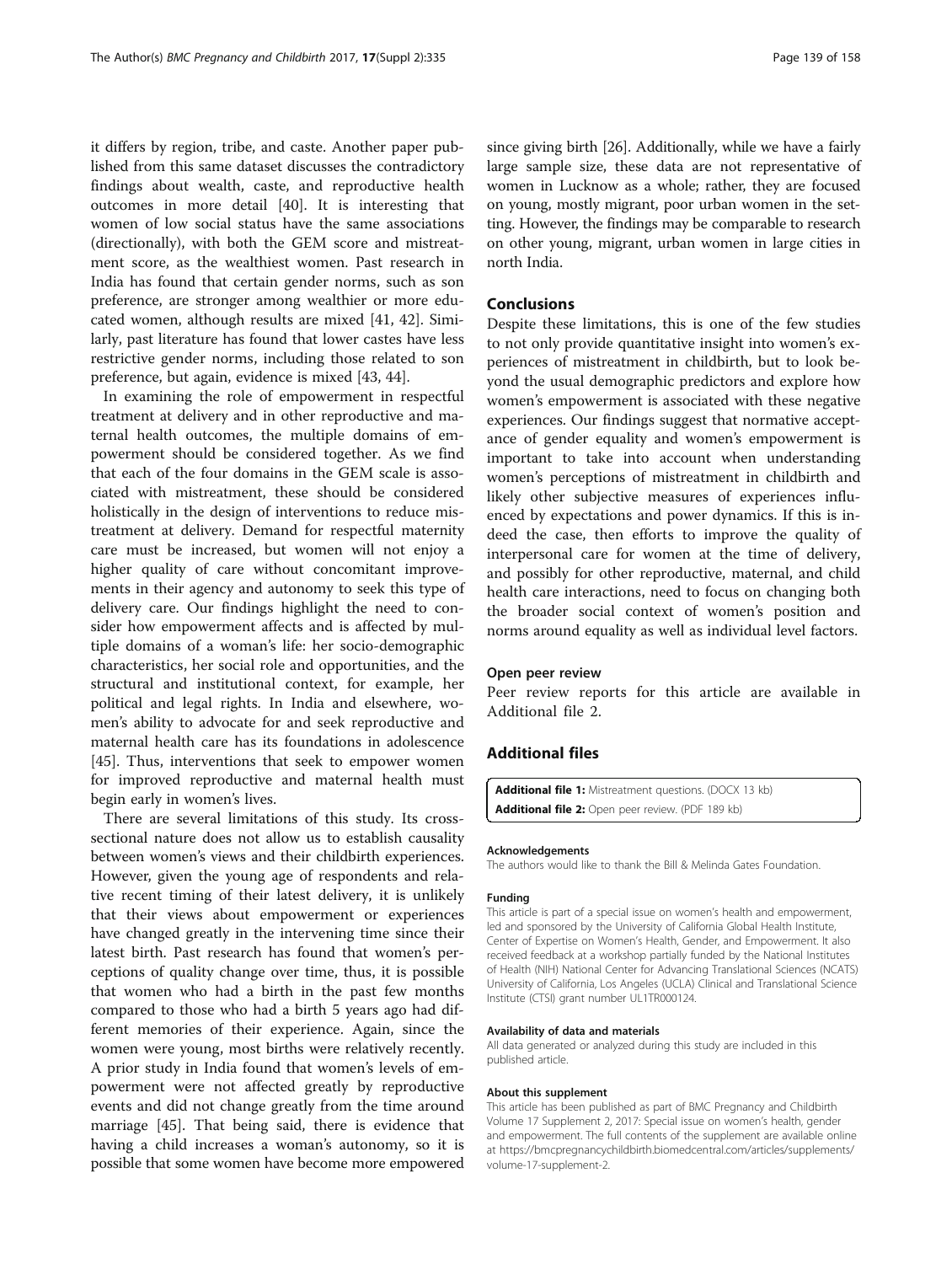#### <span id="page-11-0"></span>Authors' contributions

The study was conceptualized by NDS and MS. NDS, MS, and NM created the study tools and design and, with the help of ET, conducted the data collection. NDS led the data analysis and the writing of the paper. ET contributed to the data analysis and background literature review. MS and NM contributed to the writing of the paper. All authors read and approved the final manuscript.

#### Ethics approval and consent to participant

Verbal informed consent was obtained from all study participants due to the low literacy levels in these communities. All study documents were reviewed and approved by the Institutional Review Boards at the University of California, San Francisco, and the Foundation for Research in Health Systems, India.

#### Consent for publication

Not applicable.

#### Competing interests

The authors declare that they have no competing interests.

#### Publisher's Note

Springer Nature remains neutral with regard to jurisdictional claims in published maps and institutional affiliations.

#### Author details

<sup>1</sup>Department of Epidemiology & Biostatistics, School of Medicine, University of California, San Francisco, CA, USA. <sup>2</sup>Department of Social and Behavioral Sciences, School of Nursing, University of California, San Francisco, CA, USA. <sup>3</sup> Foundations for Research in Health Systems, New Delhi, India.

#### Published: 8 November 2017

#### References

- Bowser D, Hill K. Exploring evidence for disrespect and abuse in facilitybased childbirth: report of a landscape analysis [Internet]. Harvard School of Public Health; 2010. [http://www.tractionproject.org/resources/access](http://www.tractionproject.org/resources/access-skilledcare-respectful-maternal-care/exploring-evidence-disrespect-and-abuse)[skilledcare-respectful-maternal-care/exploring-evidence-disrespect-and](http://www.tractionproject.org/resources/access-skilledcare-respectful-maternal-care/exploring-evidence-disrespect-and-abuse)[abuse](http://www.tractionproject.org/resources/access-skilledcare-respectful-maternal-care/exploring-evidence-disrespect-and-abuse).
- 2. Bohren MA, Vogel JP, Hunter EC, Lutsiv O, Makh SK, Souza JP, et al. The mistreatment of women during childbirth in health facilities globally: a mixed-methods systematic review. PLoS Med. 2015;12:e1001847.
- 3. Abuya T, Warren CE, Miller N, Njuki R, Ndwiga C, Maranga A, et al. Exploring the prevalence of disrespect and abuse during childbirth in Kenya. PLoS One. 2015;10:e0123606.
- 4. Sando D, Kendall T, Lyatuu G, Ratcliffe H, McDonald K, Mwanyika-Sando M, et al. Disrespect and abuse during childbirth in Tanzania: are women living with HIV more vulnerable? JAIDS J Acquir Immune Defic Syndr. 2014;67: S228–34.
- 5. Kruk ME, Kujawski S, Mbaruku G, Ramsey K, Moyo W, Freedman LP. Disrespectful and abusive treatment during facility delivery in Tanzania: a facility and community survey. Health Policy Plan. [Internet]. 2014. [http://](http://www.heapol.oxfordjournals.org/cgi/doi/10.1093/heapol/czu079) [www.heapol.oxfordjournals.org/cgi/doi/10.1093/heapol/czu079](http://www.heapol.oxfordjournals.org/cgi/doi/10.1093/heapol/czu079). Accessed 17 May 2016.
- 6. Mannava P, Durrant K, Fisher J, Chersich M, Luchters S. Attitudes and behaviours of maternal health care providers in interactions with clients: a systematic review. Glob Health [Internet]. 2015. [http://www.](http://www.globalizationandhealth.com/content/11/1/36) [globalizationandhealth.com/content/11/1/36.](http://www.globalizationandhealth.com/content/11/1/36) Accessed 24 May 2016.
- 7. Kabeer N. Resources, agency, achievements: reflections on the measurement of women's empowerment. Dev Change. 1999;30:435–64.
- Upadhyay UD, Gipson JD, Withers M, Lewis S, Ciaraldi EJ, Fraser A, et al. Women's empowerment and fertility: a review of the literature. Soc Sci Med. 2014;115:111–20.
- 9. Tonui FC. Factors predictive of health care provider mistreatment of mothers during childbirth in a county of Kenya. Denton: Texas Woman's University; 2014.
- 10. Aday LA, Andersen R. A framework for the study of access to medical care. Health Serv Res. 1974;9:208.
- 11. Andersen RM. Revisiting the behavioral model and access to medical care: does it matter? J Health Soc Behav. 1995;36:1.
- 12. Matthews Z, Brookes M, Stones, RW, Hossain. Village in the city: autonomy and maternal health-seeking among slum populations of Mumbai. Focus

Gend. Collect. Pap. Gend. Using DHS Data. Calverton: Maryland: DHS Orc Macro; 2005.

- 13. Bloom SS, Wypij D, Gupta MD. Dimensions of women's autonomy and the influence on maternal health care utilization in a north Indian city. Demography. 2001;38:67–78.
- 14. Hossain B, Hoque AA. Women empowerment and antenatal care utilization in Bangladesh. J Dev Areas. 2015;49:109–24.
- 15. Sado L, Spaho A, Hotchkiss DR. The influence of women's empowerment on maternal health care utilization: Evidence from Albania. Soc Sci Med. 2014;114:169–77.
- 16. Shimamoto K, Gipson JD. The relationship of women's status and empowerment with skilled birth attendant use in Senegal and Tanzania. BMC Pregnancy Childbirth [Internet]. 2015. [http://www.biomedcentral.com/](http://www.biomedcentral.com/1471-2393/15/154) [1471-2393/15/154](http://www.biomedcentral.com/1471-2393/15/154). Accessed 6 Apr 2016.
- 17. Ahmed S, Creanga AA, Gillespie DG, Tsui AO. Economic status, education and empowerment: implications for maternal health service utilization in developing countries. PLoS One. 2010;5:e11190.
- 18. Pandey S, Lama G, Lee H. Effect of women's empowerment on their utilization of health services: a case of Nepal. Int Soc Work. 2012;55:554–73.
- 19. Upadhyay U, Gipson JD, Withers M, Lewis S, Ciaraldi EJ, Fraser A, et al. Women's empowerment and fertility: a review of the literature. Soc Sci Med. 2014;115:111–20.
- 20. Pulerwitz J, Barker G. Measuring attitudes toward gender norms among young men in Brazil: development and psychometric evaluation of the GEM Scale. Men Masculinities. 2007;10:322–38.
- 21. Verma RK, Pulerwitz J, Mahendra V, Khandekar S, Barker G, Fulpagare P, et al. Challenging and changing gender attitudes among young men in Mumbai. India Reprod Health Matters. 2006;14:135–43.
- 22. Kato-Wallace J, Barker G, Eads M, Levtov R. Global pathways to men's caregiving: mixed methods findings from the International Men and Gender Equality Survey and the Men Who Care study. Glob Public Health. 2014;9:706–22.
- 23. Nanda G, Schuler SR, Lenzi R. The influence of gender attitudes on contraceptive use in Tanzania: new evidence using husbands' and wives' survey data. J Biosoc Sci. 2013;45:331–44.
- 24. Ezekiel M, Chitama D, Mlang'a E, et al. Gender equitable men's attitudes and beliefs to reduce HIV risk and gender-based violence in Tanzania. Tanzan. J Health Res. [Internet]. 2015. [http://www.ajol.info/index.php/thrb/article/](http://www.ajol.info/index.php/thrb/article/view/111052) [view/111052.](http://www.ajol.info/index.php/thrb/article/view/111052) Accessed 24 May 2016.
- 25. Sayem AM, Nury ATMS. An assessment of attitude towards equitable gender norms among Muslim women in Bangladesh. Womens Stud Int Forum. 2013;40:102–10.
- 26. Furuta M, Salway S. Women's position within the household as a determinant of maternal health care use in Nepal. Int Fam Plan Perspect. 2006;32:17–27.
- 27. Diamond-Smith N, Sudhinaraset M, Melo J, Murthy N. The relationship between women's experiences of mistreatment at facilities during childbirth, types of support received and person providing the support in Lucknow. India Midwifery. 2016;40:114–23.
- 28. Freedman LP, Kruk ME. Disrespect and abuse of women in childbirth: challenging the global quality and accountability agendas. Lancet. 2014;384:e42–4.
- 29. Jewkes R, Penn-Kekana L. Mistreatment of women in childbirth: time for action on thisimportant dimension of violence against women. PLoS Med. 2015;12:e1001849.
- 30. Sado L, Spaho A, Hotchkiss DR. The influence of women's empowerment on maternal health care utilization: evidence from Albania. Soc Sci Med. 2014;114:169–77.
- 31. Story WT, Burgard SA, Lori JR, Taleb F, Ali NA, Hoque DE. Husbands' involvement in delivery care utilization in rural Bangladesh: a qualitative study. BMC Pregnancy Childbirth. 2012;12:28.
- 32. Sharan M, Valente TW. Spousal communication and family planning adoption: effects of a radio drama serial in Nepal. Int Fam Plan Perspect. 2002;28:16–25.
- 33. Qureshi N, Shaikh BT. Women's empowerment and health: the role of institutions of power in Pakistan. East Mediterr Health J Rev. 2007;13:1459– 65. Santé Méditerranée Orient. Al-Majallah Al- iḥḥīyah Li-Sharq Al-Mutawassiṭ.
- 34. Mumtaz Z, Salway SM. Gender, pregnancy and the uptake of antenatal care services in Pakistan. Sociol Health Illn. 2007;29:1–26.
- 35. Jha P, Kumar R, Vasa P, Dhingra N, Thiruchelvam D, Moineddin R. Low maleto-female sex ratio of children born in India: national survey of 1.1 million households. Lancet. 2006;367:211–8.